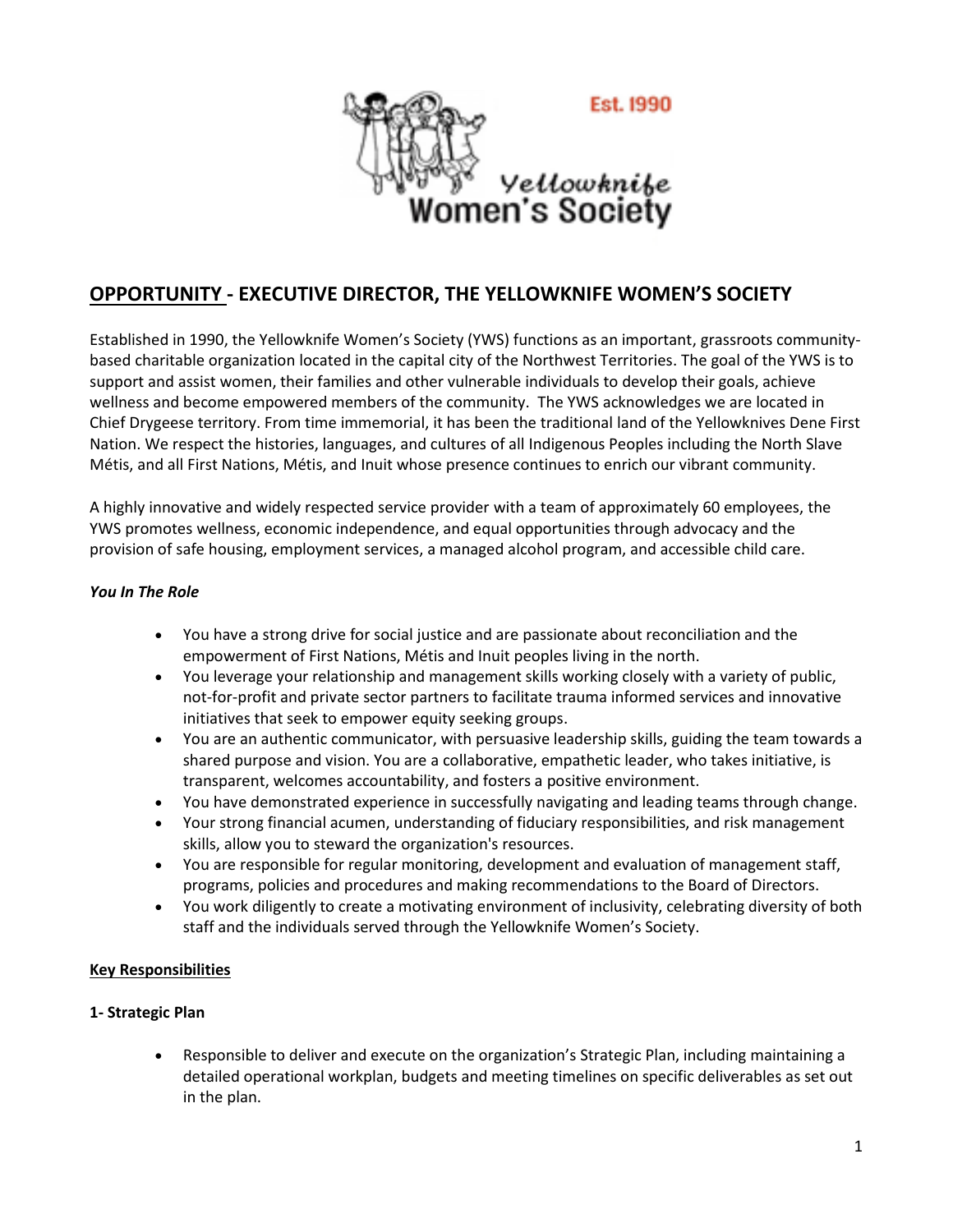• In relation to the day-to-day operations of the organization, critically assess and evaluate the Strategic Plan on a regular basis and present to the Board of Directors any suggested changes to the strategy.

## **2- Communication**

- Open, authentic, trustworthy and transparent communication are paramount in this role.
- Collaboration with internal and external stakeholders, particularly the Board of Directors, management staff, and funding partners.
- Apprising the Board of all significant and/or critically relevant communications with all stakeholders in a timely fashion.

## **3- Board Governance**

- Support the chair in the development of Board meeting agendas, and ensure all relevant information (monthly ED reports, quarterly budget statements and etc.) is included and provided to the Board.
- Monitor and inform the Board of all aspects of organizational and operational risks.
- Actively support and participate in the recruitment of individuals to serve on the Board.
- Participate in evaluations of the Board's effectiveness, gaps, strengths and weaknesses, as a means to promote the recruitment process of new potential board members.
- Responsible to attend all Committee meetings of the Board. Responsible for coordinating professional development for the Board.

## **4- Resource Development**

- Maintain key funding relationships, particularly with government and major donors.
- Support the Finance Director in ensuring the organization is maintaining appropriate accounting practices and that financial/capital investments are impeccably managed.
- Ensure appropriate oversight of all contractual and/or contribution obligations and apprise the Board of any potential challenges in meeting required deliverables.
- Recruit, orient, supervise and support management employees, to ensure they understand and adhere to organizational and program policies and procedures across relevant departments within the organization.
- Facilitate and promote the development of high-performance teams across the organization.
- Oversee fundraising and volunteer recruitment initiatives on behalf of the Board as required.

# **5- Health and Safety**

- Develop, maintain and ensure adequate health and safety measures are in place and appropriate to respond to emergencies, medical needs and safety of staff and program participants.
- Develop and implement safety and security procedures within all aspects of program and service delivery to ensure staff and participants are not placed at unreasonable levels of risk.

#### **Experience**

• 3-5 years of leadership experience within a multifaceted not-for-profit organization.